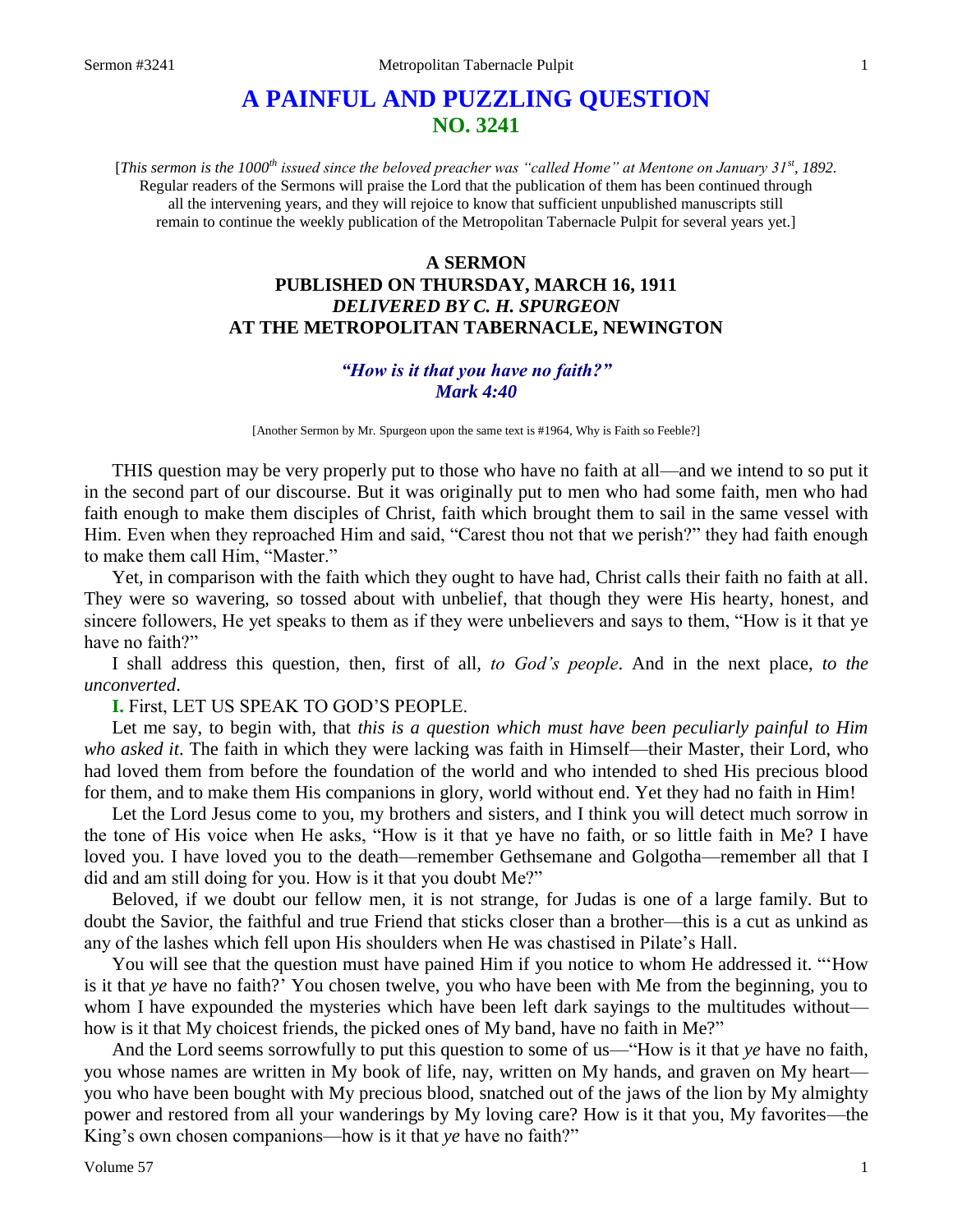And the question was painful to Him for yet a third reason—namely, that they had no faith upon a matter in which one would have thought they might have believed. They were in the vessel with Him and if the ship went to the bottom, they would go to the bottom in good company, for their Lord was with them. And yet they had not enough faith in Him to believe that He would save their lives.

Perhaps they knew His ability—if so, they questioned His willingness. Perhaps they knew His willingness—if so, they questioned His ability. In either case, it was very painful that they should think their own dear Friend, their Lord and Master, would let them sink when the glance of His eye could save them, or the will of His heart could deliver them.

And now, this question, as Jesus Christ puts it to us, must be very painful to Him. "Do not *you*, O My children, do not *you* believe *Me*? Mine is an unchangeable love, a love that is stronger than death, a love which led Me down into the grave for you—do not you believe Me? If others, who do not know Me, doubt Me, I can endure their unbelief—but unbelief from *you*, My close personal acquaintances, My own familiar friends—oh, this is hard indeed! You have sat under My shadow with great delight and do you doubt Me? You have eaten of My fruit and it has been sweet to your taste, and do you doubt Me? My left hand has been under your head and my right hand has embraced you—I have brought you into My banqueting house—I have feasted you with food such as angels never tasted, I have filled your mouths with songs such as seraphs never sang, I have promised you a heritage such as princes upon earth might well envy—and do you doubt Me? Do *you* doubt Me and do you doubt Me about such a matter as whether you shall have food to eat and raiment to put on? Do the lilies doubt Me? Do the ravens doubt Me? And will you doubt Me about a matter concerning which lilies have no care and the ravens have no thought? Do your doubts relate to your eternal salvation? But have I not guaranteed to save you? Have I not sworn that I will surely deliver every soul that trusts in Me? What have I done to make you doubt Me thus? Wherein have I failed you? Show Me which promise I have broken, to which of My oaths I have been a traitor, or in what case I have turned My back upon My friends? Oh, doubt me no longer!"

> *"'O fearful! O faithless!' in mercy He cries, 'My promise, My truth, are they light in thine eyes? Still, still I am with thee, My promise shall stand, Through tempest and tossing I'll bring thee to land.'"*

I wish I could speak in a way that would give some idea of the tenderness of the way in which my Master would put these questions to you. I think if He were here in bodily presence, and showed you His wounds, He would then say to you, "Can you distrust Me with these tokens of love in My hands, My feet, and My side? Can you doubt Me now?" And as He put the question, He would make you feel that it stirred intense anguish in His soul if it did not in yours. So you see that this was a painful question to Him who asked it.

But in the second place, *it was a needful question for them to hear, and it is a needful question for us to hear, too*. I should like to individualize a little, to hold the looking-glass up before some of you that you may see yourselves.

There are some here who are doubting Christ because they are in temporal trial. You never were in such a sad position as you are in just now. Business seems to go all contrary to your designs. Your flood-tide has suddenly ebbed and your vessel threatens to be high and dry on a shoal. You have a promise from God that it shall not be so, for He has said, "Trust in the LORD and do good; so shalt thou dwell in the land, and verily thou shalt be fed." He has said, "Cast thy burden upon the LORD, and he shall sustain thee: he shall never suffer the righteous to be moved."

Yet for all that you are still doubting. There is a trouble coming upon you tomorrow, or there is a season of trial coming in a week's time. You have taken it before God in prayer and yet, even after you had prayed over it, and asked God's help, you said to a friend, "I do not know how I shall ever get through it."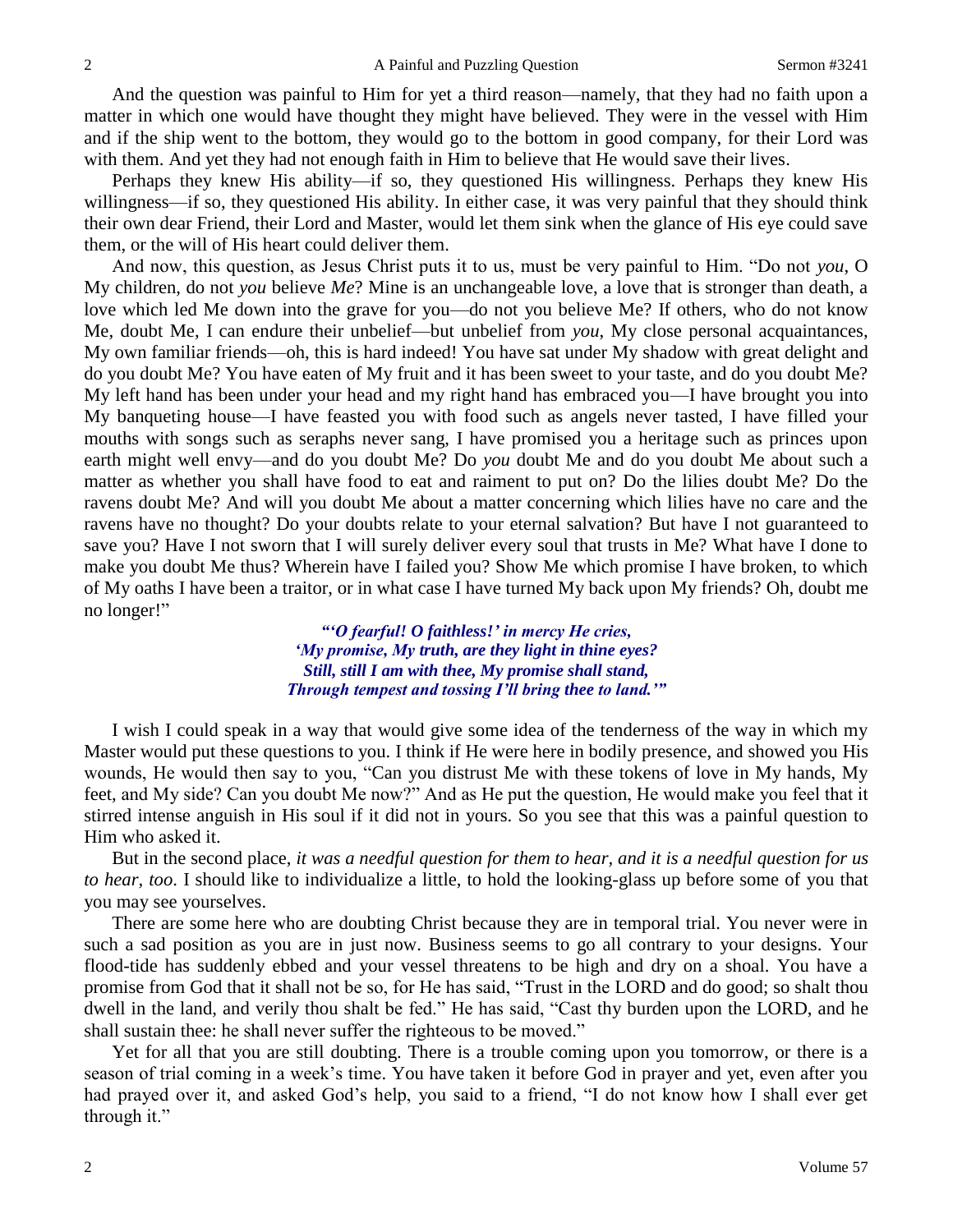Now, was that right? Was that trusting your heavenly Friend? Has He not helped you aforetime? Has He not delivered you in six troubles, and in seven shall any evil touch you? Come, dear sister, come, dear brother, come at once to the mercy seat with your burdens and may God give you faith enough to lay your case before Him, and you shall then hear Him say, "As thy days, so shall thy strength be."

> *"In every condition—in sickness, in health, In poverty's vale, or abounding in wealth; At home and abroad, on the land, on the sea, As your days may demand shall your strength ever be."*

Another person is here whose trouble is not about gold and silver, food and raiment—it is much worse—it is a trouble about his soul. He has lately been overwhelmed with a very terrible temptation and wherever he goes it haunts him. He tries to run away from it, but he thinks he might as well try to run away from his own shadow. It clings to him. It seems to have fastened upon his hand as the viper did upon Paul, and he cannot shake it off. He is afraid, indeed, that he will never be able to overcome this strong temptation.

Have you never read this inspired verse, "There hath no temptation taken you but such as is common to man; but God is faithful, who will not suffer you to be tempted above that ye are able; but will with the temptation also make a way to escape, that ye may be able to bear it"? Then, "how is it that ye have no faith?"

Did not the Lord Jesus teach you to pray, "Lead us not into temptation"? You have prayed that, and did He not tell you to add, "but deliver us from evil," as though, if the first petition were not answered, the second one might come in? You have prayed that, and you believe that God hears prayer—how is it, then, that you have no faith to believe that He will hear you in this particular case?

Beloved, Christ is not a Savior merely for some things, but for all things*.* And He does not come in to help His people simply on some days under certain assaults—but under all temptations and under all trials, He comes to their rescue. Weak as you are, He can strengthen you—and fierce though the temptation may be—He can cover you from head to foot with a panoply of proof in which you shall stand right gloriously clad and be forever safe.

The question of the text might just as properly be asked of some Christians in view of service which they might render to Christ. You do not preach in the street, though you have the ability to do so—you say you never could stand up to face the crowd. "How is it that ye have no faith?" You do not teach in the Sabbath school, though you sometimes think you ought to try it, but you can hardly get enough courage. "How is it that ye have no faith?"

You would like to say a word or two to an ungodly companion, but you are afraid that it would be of no use and that you would be laughed at. "How is it that ye have no faith?" Can you not say as Nehemiah did, "Should such a man as I flee?" Who are you that you should be afraid of a man that shall die, and of the son of man that is crushed as easily as a moth?

Be of good courage and do your Master's will. Has He not most certainly said, "Fear not, thou worm Jacob, and ye men of Israel; I will help thee, saith the LORD, and thy Redeemer, the Holy One of Israel"? You know that these are His words—then "how is it that ye have no faith?"

If we had more faith, dear friends, we should be doing a great deal more for our Lord and we should succeed in it—but for want of faith we do not try, and for want of trying we do not perform, and we are little nobodies when we might serve the Master and do much if we had but more faith in Him.

There is another man here who is afraid to die. He has been a Christian for many years, but whenever the thought of death crosses his mind, he tries to shake it off. He is a believer in Christ, but he is afraid that he shall not be able to endure the last trying hour. I recollect a sermon which my grandfather once preached, and which was a rather curious one. His text was, "The God of all grace," and he said that God would give His people all grace, "but" he said, at the close of each point, "there is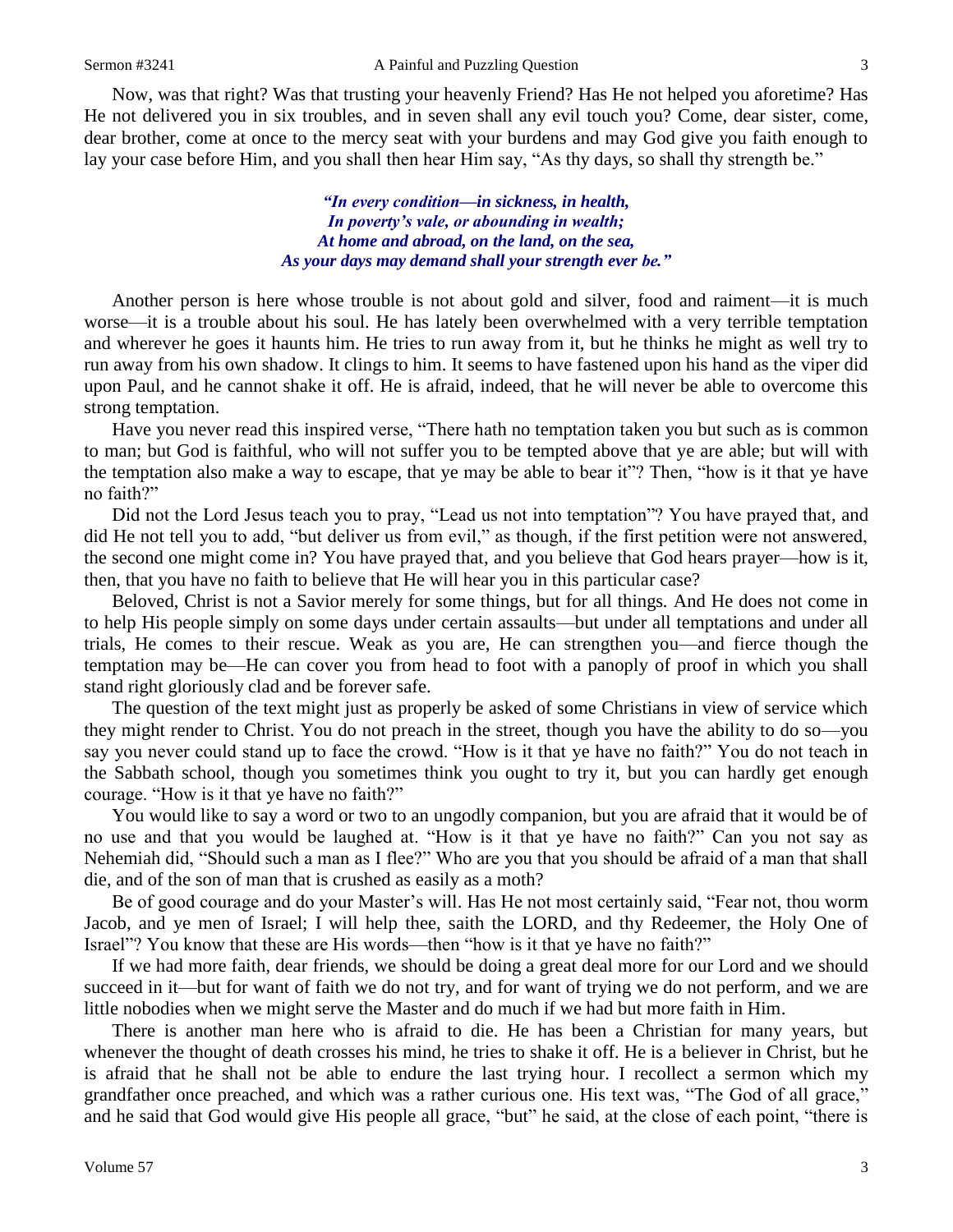one kind of grace you do not want." The refrain came several times over, "There is one kind of grace you do not want."

I think his hearers were all puzzled, but they learned what he meant when he closed by saying, "and the kind of grace that you do not want is dying grace in living moments, for you only want that when dying time comes." It may be that as we are at this moment, we could not play the man in death, yet I am persuaded that the most timorous women here, the most desponding brethren, if they are but resting upon Jesus, will be able to sing in death's tremendous hour.

Do not be afraid, beloved—there will be extraordinary courage given you when you come into extraordinary trial. Like Hopeful in the river, you will be able to say to your brother, Christian, "I feel the bottom and it is good." There is a good foothold through the river of death, since Jesus Christ has died.

Do not trouble yourself about dying if you are already dead with Christ, for His Word is sure, "He that believeth in me, though he were dead, yet shall he live; and whosoever liveth and believeth in me shall never die." Be of good courage, or else, the next time you are in bondage through fear of death, I shall venture to put to you the question of the text, "How is it that ye have no faith?"

So might I run through the whole congregation, but perhaps it would be best to conclude the list by saying that this question might often meet us at our closet doors. I hope all of us who profess to be believers in Christ know the power of prayer, for if we do not, we are fearful hypocrites. But brethren, is it not very possible that after you have been praying, you come down from your closet doubting whether you have been heard? You have asked for a certain mercy, but you do not really expect to receive it and the Lord might as well say to you, "How is it that ye have no faith?"

You often do not get the blessing because you do not believe that God will give you what you ask for, but remember that "all things are possible to him that believeth." God denies nothing to a fervent heart when it can plead His promise and lay hold upon Him by the hand of faith. I would that we had in all our churches a growing band of men who could really pray.

One of the Cæsars had what he called "a thundering legion"—they were men who were Christians and could pray. It is said truly that the man who is mighty on his knees is mighty everywhere. If you can conquer God in prayer—and that is to be done—you can certainly conquer your fellow creatures. If, when wrestling with the angel, as Jacob did, you can come off victor, you need not be afraid to wrestle with the very devil himself, for you will be more than a match for him through the Lord Jesus Christ.

And now, thirdly, dear friends, I think that *this is a very humiliating question for us to answer*. I do not wish to answer it for you, but I want to propose it to every Christian so that he may answer it himself. But I will help you to answer it.

Can you make a good excuse for your unbelief? I will stand and frankly confess that I cannot find any excuse for mine. This is my history—I will tell it, because I should not wonder if it is very much like yours. I was a stranger to God and to hope, but Jesus sought me. His Spirit taught me my need of Him and I began to cry to Him. No sooner did I cry than He heard me and at length He said to me, "Look, poor trembler, look to Me, and I will give you peace." I did look and I had peace, and peace which I bless God I have never wholly lost these many years. I looked to Him, and was lightened, and my face was not ashamed.

Since then, He has led me in a very singular path in providence. My trials have been, not as many as I deserved, but still enough—and as my days my strength has been. There has been in temporals an abundant supply, and in spirituals the fountain has never dried up. In my darkest nights He has been my star. In my brightest days He has been my sun. When my enemies have been too many for me, I have left them with Him and He has put them to the rout. When my burdens have been too heavy for me to carry, I have cast them upon Him and He never seemed to make much of them, but carried them as some great creature might carry a grain of sand.

I have not a word to say against Him, but if He acts to me as He has done, if I could live to be as old as Polycarp, and were asked to curse Him, I should have to say with him, as I say now, "How can I curse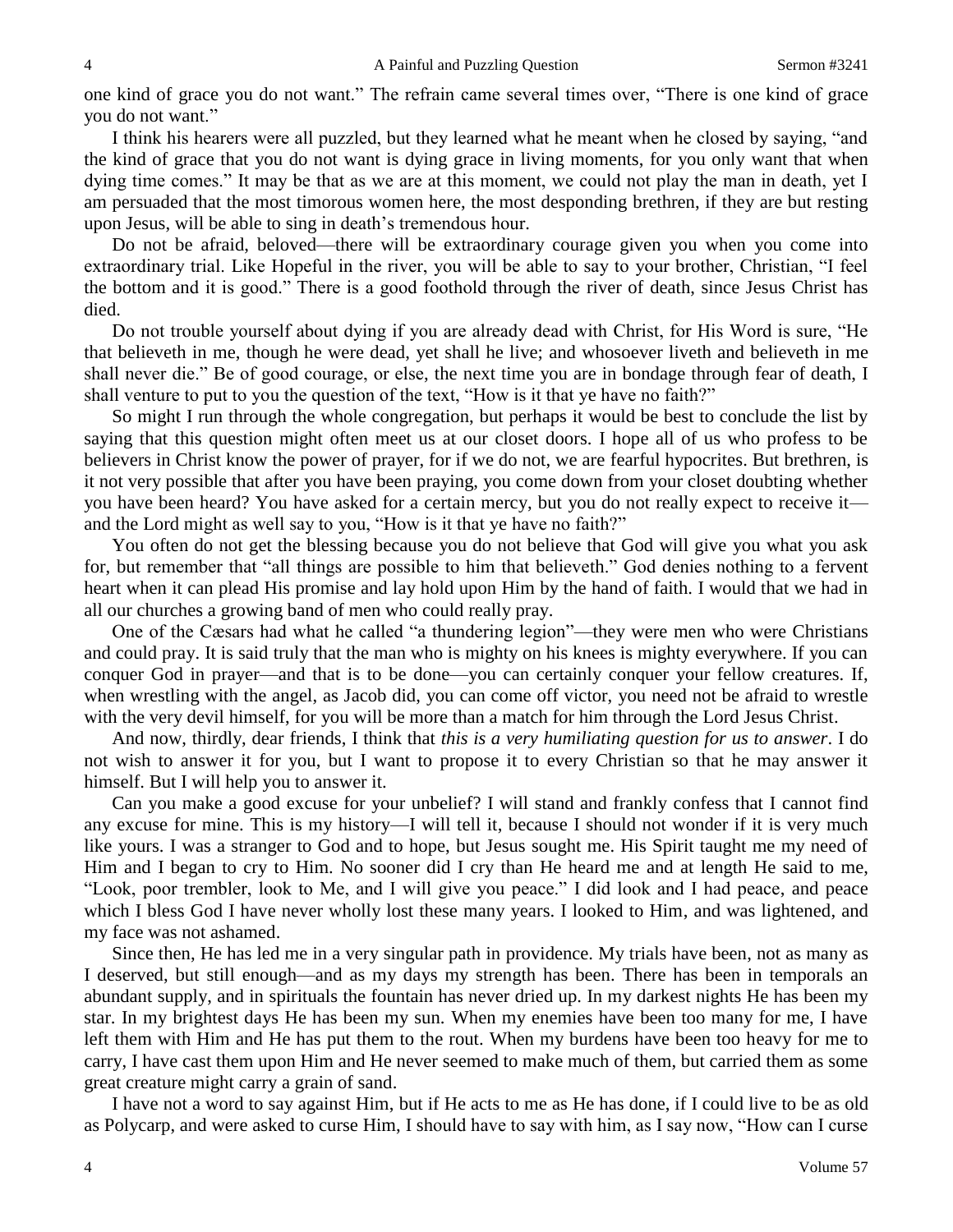Him? What have I to say against Him? He never broke His promise. He never failed in His Word. He has been to me the best Master that ever a man had, though I have been one of the worst of His servants. He has been true and faithful to every jot and tittle, blessed be His name."

If He were to say to me, "How is it that ye have no faith?" I am sure I do not know what I could answer—I could only hide my face, and say, "My Master, I seem to be almost a devil to think that I cannot believe more firmly in such a One as You are—so good, so true, so kind." No, I cannot make any excuse for myself and I do not suppose that you can make any excuse for yourselves.

I suppose, however, that the real reason of our want of faith lies in this—that we have low thoughts of God compared with the thoughts of Him we ought to have. We do not think Him to be so mighty, and so good, and so tender as He is. Then, again, we have very leaky memories—we forget His mighty arm, we forget what He did in days past. Hermon's Mount and Mizar's Hill we pass by and we let His lovingkindness be forgotten.

I am afraid, too, that we rely too much upon ourselves. Was it not Dr. Gordon who, when he lay adying, said that the secret of strength in faith in Christ was having no faith in ourselves? I am inclined to think that the secret of weak faith in God is our having a good deal of self-reliance. But when you cannot trust to yourselves, then you hang upon Christ and cling to Him as your only hope—then you give the grip of a sinking man and there is no hold like that. There is no hold like that of one who feels, "If I do not grip this, there is nothing else for me to cling to in all the world.

#### *"'Other refuge have I none Hangs my helpless soul on Thee.'"*

I am afraid it is our self-confidence that comes in to mar our trust in God. And besides that, there is our "evil heart of unbelief in departing from the living God." I said, the other day, speaking of some sad, sad temptation into which a brother had fallen, that I wished the devil were dead. But after a while, I corrected myself and said I wished that I were dead, for if my own self were dead and gone, and Christ lived in me, I would not mind the devil—but when the devil and my own self get to working together, we make a sorry mess of it.

He might harmlessly bring the sparks if I had not any tinder about me, but it is the tinder in me that does the mischief. He might try his hardest to break into my house if my house were not such a poor clay tenement. O Lord Jesus, come and live in my heart! Fill it with Yourself and then there will be no room for Satan. Do You hold me fast even unto the end.

> *"May Thy rich grace impart Strength to my fainting heart, My zeal inspire:*

*As Thou hast died for me Oh may my love to Thee Pure, warm, and changeless be, A living fire!"*

So here I leave this point with you Christians, only I shall beg to come round in spirit, and say to all doubting Christians here, "How is it that ye have no faith?" I will set you the question of my text for you to answer between now and next Sunday. Give an account of your unbelief—and if you can give a good account of it, pray let us hear it.

I never heard any good excuse made for that wicked sinner, Mr. No-Belief. He cannot be put to death, I fear, but I often wish that he could be blown to pieces from the muzzles of the guns of the promises. Oh, that the last rag of him and the last remnant of him were clean destroyed! John Bunyan, in his *Holy War*, pictures the citizens of Mansoul going round to pick up the bones of the traitors and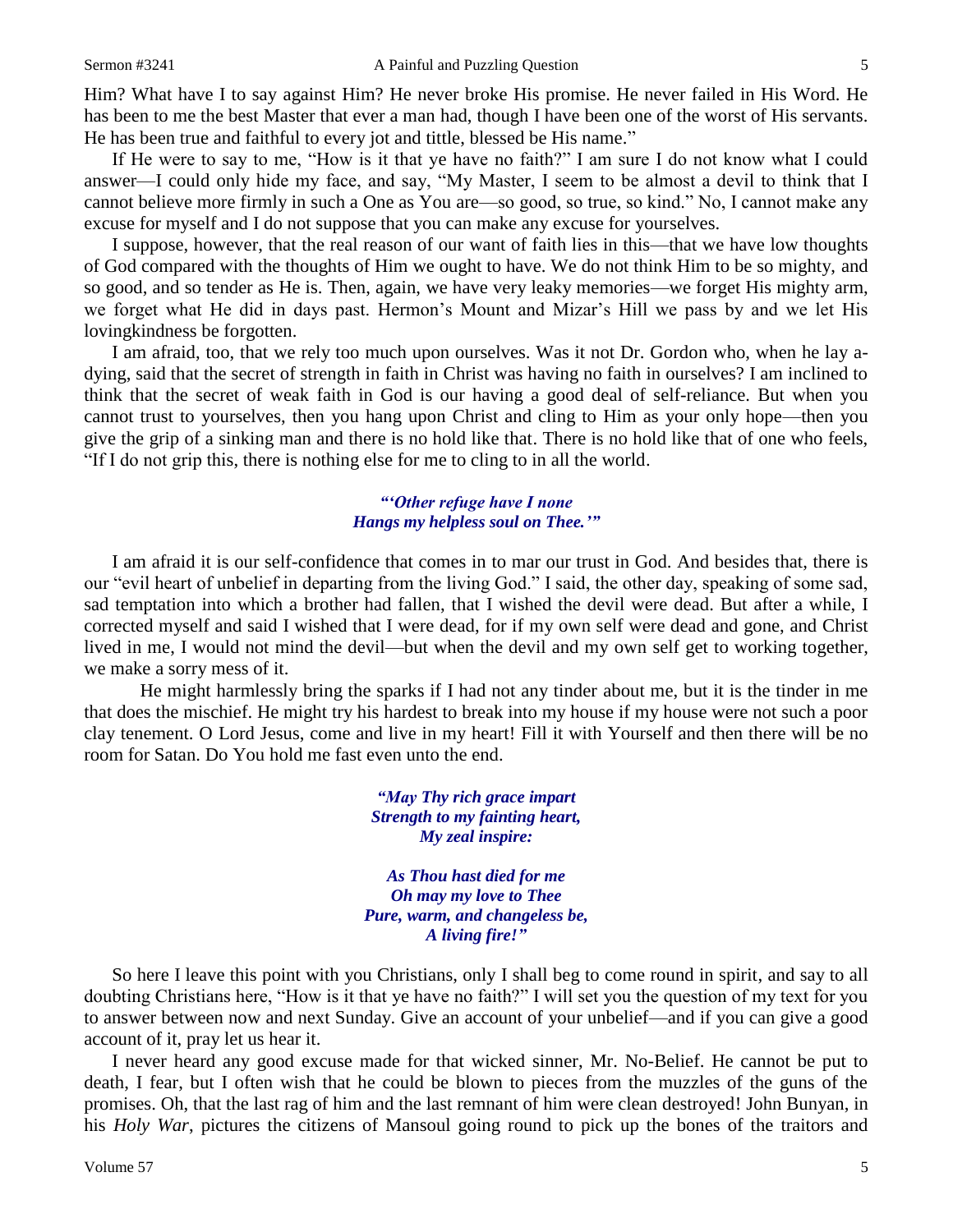burying them all, "till," he says, "there was not the least bone, or piece of a bone of a traitor left." I wish we could get to that state—that there might not be the least bone, or piece of a bone of a doubter left, so that we might sing confidently concerning our God.

**II.** Now, solemnly and most affectionately, I WOULD SPEAK TO THOSE WHO HAVE NEVER BELIEVED IN CHRIST.

To some of you, that head that once was crowned with thorns is no object of reverence. You have never looked up to "the man of sorrows," and felt that "surely he hath borne our griefs, and carried our sorrows." It is nothing to you that Jesus should die. Up to this moment, you have been a stranger to Him, so I beg to ask you the question, "How is it that ye have no faith?" The question is not an impertinent one, but a very natural one—suffer one who would do you good to press it upon your minds.

Do you not know that *faith makes the Christian happy*? There are Christians here with very small incomes—a very few shillings a week. They are living in the depths of poverty and yet they would not change places with kings, for they are so happy, because faith makes them rich. There are others of us who have an abundance of this world's goods and yet we can truly say that we would give them all up if God so willed it, for they are not our gods. Our well-springs of joy come from Christ.

Faith makes men happy. "How is it that ye have no faith?" You squander your substance to get a day's amusement. You spend your money for that which is not bread and you labor for that which satisfies not—but here is something that is really bread and that would satisfy—how is it that you have it not? You workingmen, you sons of toil, with little here to make you blessed, "how is it that ye have no faith?" Faith would make your cottage into a palace and a scanty loaf to be better than a stalled ox.

You, know, too, that *it is faith which enables the Christian to die well*. You expect to die soon—then "how is it that ye have no faith?" You are like the man who has to cross a river, but has made no provision for it. Or like one who is going a long journey, but takes no money with him, no shoes, no staff, no scrip. How is it that you have nothing to help you to die?

It is faith which conducts the Christian into heaven. We sing of "the realms of the blest," and of Canaan's "happy land," but faith is the only passport to the skies, so, "how is it that ye have no faith?" Do you not desire a blessed future? Have you no wish for joys immortal? Does your heart never leap at the thought of the joys that the saints have before the throne? How is it that you let these things slip by, having no faith?

"Without faith it is impossible to please God," and the faithless will have their portion in the lake that burns with fire. "How is it that ye have no faith?" Do you mean to venture into that state of misery? Do you intend to dare the day of judgment without an Advocate and a Friend? You will have to rise again from the grave, though the worms destroy your body, yet in your flesh you will have to see God.

The trumpet will be sounding, the angels will be gathering, the judgment seat will be set, and you will be called to account—and without faith you must be driven from God's presence into black despair. Then, "how is it that ye have no faith?" When I think over these things, it seems to me to be strange that men should be living in utter indifference to Christ and in neglect of divine things! "How is it," can any of you tell us, "How is it that ye have no faith?"

*Is it that there are a great many difficult things that you cannot understand?* Now, what is it that you are asked to believe? Simply this—that sin was so evil and bitter a thing that God must punish it, and that His own dear Son became a man and suffered for the sins of all those who trust Him—so that those sins may readily be pardoned because Christ suffered the punishment of them. Really, that does not strike me as being a very difficult thing to believe.

To trust my soul with the Son of God, bleeding and dying upon Calvary, does not strike me as being in itself a very difficult thing. And if it be difficult, it surely must be the hardness of our hearts that makes it so, for there is not beneath the cope of heaven a doctrine more reasonable, which more deserves to be received than this—that "Christ Jesus came into the world to save sinners," even the chief.

I do not think that the most of you, when you are asked why you have no faith, can reply that it is *because you do not know what you have to believe*. I know that I have tried to make it plain enough as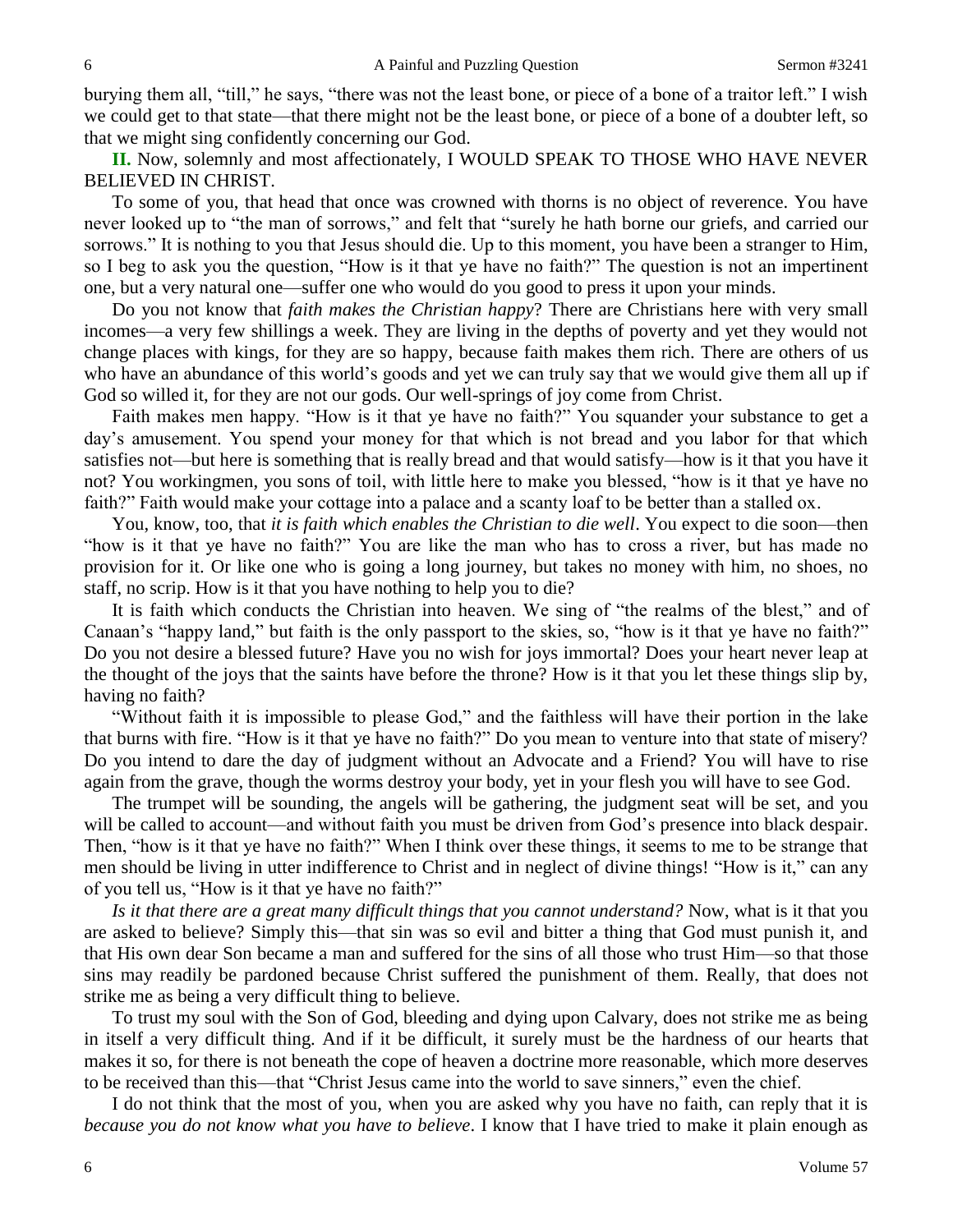far as my preaching is concerned. If I knew of any words in the English language that would be plainer than those I have used, though they should be so outrageously vulgar that I would be overhauled for using them by all the gentlemen in England, yet I would use them, before I left this platform, if I thought I could win one soul by them. The simple truth is that whosoever trusts Christ is saved—and we have tried to put this to you in every shape and form and way that we could think of, so that want of knowledge is not the reason why you have no faith.

I am afraid that in many of you, *want of faith is from a want of thought*. Oh, how many of you are mere butterflies! You think about your work, or about your pleasures, but not about your souls. It is not always a bad sign when a man begins to be skeptical. I would sooner he were that than that he were thoughtless, for even to think about spiritual things is, so far, good.

Men are often like some bats which, when they get on the ground, cannot fly—they must get on a stone and then, when they are a little elevated, they can move their wings. So, thoughtless men are on the ground and cannot fly—but when God sets them thinking, they seem as if they were moving their wings.

I pray you, think about these matters, for certainly it must commend itself to every reasonable person that the better part of men ought to be the most thought of. This poor, mortal rag, which is to drop into the grave, ought not to command my highest and most continuous thought—but the immortal principle within me which will outlive the stars, and be a thing of life and vigor when the sun has shut his burning eye from dim old age—this immortal part of my nature ought certainly to have my most serious and my best regard. If you have been obliged to say that you have no faith because you have not thought, I pray you do think—and may God help you that this thinking may lead you to faith!

But to close—for our time is gone—the question I have put to you is *a question which I hope will never need to be asked of you anymore*. May this be the last time that any man shall have to look you in the face and say, "How is it that ye have no faith?" In order to make this wish true, however, you must believe now. To believe is to trust Christ Jesus.

The Son of the everlasting God takes upon Himself the form of man and suffers. And He tells us that if we rest on Him, just as I now lean here on this rail with all my weight, He will be better to us than our faith. There never yet was a man who trusted in Christ and found Him a liar. If you trust Christ, you shall be saved—nay, you are saved, and the proof of your being saved will be this—that you will not be the same man any longer.

All things will become new with you. You will be saved from sinning as well as from the guilt of sin. The drunkard shall become sober, the unchaste shall become pure, the mere moralist shall become spiritual, and the enemy of God shall become His friend as soon as He trusts Christ.

> *"Loved of my God, for Him again With love intense I burn: Chosen of Him ere time began, I choose Him in return."*

I cannot but love Him who has saved me from my sins.

May God bless this question to you. But if it has not yet been of use to you, I hope that it will follow you. I should like to pin it to your backs, but it would be better if we could put it in your hearts. I hope that it will wake you up at night—I trust it may be with you at breakfast tomorrow. And between the intervals of business I hope there will come up a voice from under the counter or from the back of the workshop, "How is it that ye have no faith?" And at night-fall, when you walk alone in the street a while, may it be almost as though someone had touched you on the shoulder and said, "How is it that ye have no faith?"

But mark you, if this question does not haunt you now, the day will come when, stretched on that lonely bed, when you must bid the world adieu, there may seem, perhaps, to be the form of the preacher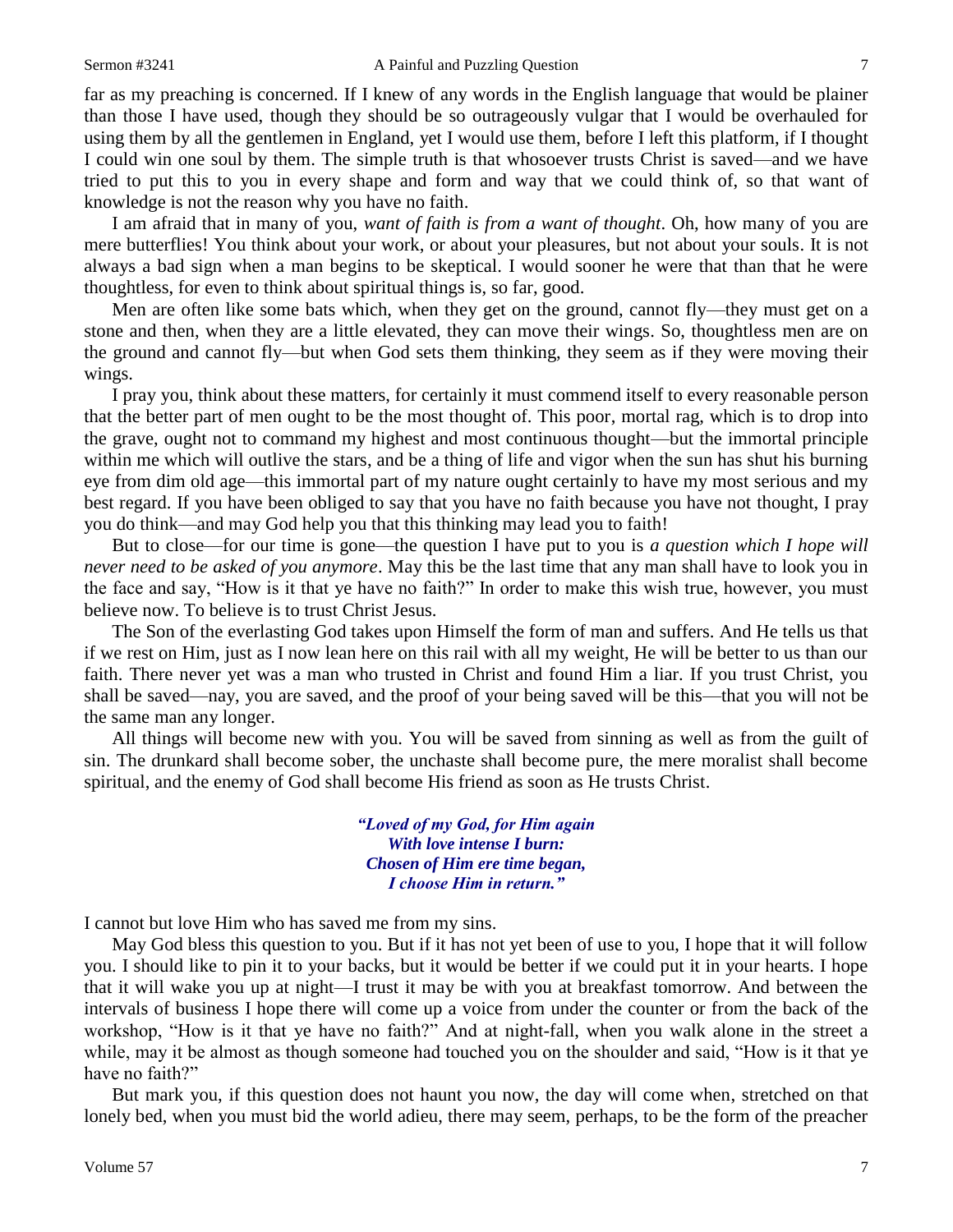who now stands before you—or the ghastly form of Death, who, with bony finger uplifted, shall preach such a sermon to you as your very heart and the marrow of your bones shall feel, while He says to you— "*How is it that ye hate no faith*?"

Oh, may you never need to be asked that question again, but may you now believe on the Lord Jesus Christ and be saved! Amen.

## **EXPOSITION BY C. H. SPURGEON**

## *MARK 4:35-41*

**Verses 30, 36** *And the same day, when the even was come, he saith unto them, Let us pass over unto the other side. And when they had sent away the multitude,—*

Telling them that Christ would give them no more instruction that day, and that they had better go back to their homes. There are some preachers who have great gifts of dispersion, it does not take them long to scatter a congregation—but I expect that Christ's disciples found it to be no easy task to send away the crowds that had been listening to their Master's wondrous words. But "when they had sent away the multitude,"—

**36.** *They took him even as he was in the ship. And there were also with him other little ships.*

Christ was Lord High Admiral of the Galilean lake that night and He had quite a little fleet of vessels around His flagship.

**37.** *And there arose a great storm of wind,—*

Our friend, John Macgregor, "Rob Roy," tells us that the lake is subject to very sudden and severe storms. It lies in a deep hollow, and down from the surrounding ravines and valleys the air comes with a tremendous rush seldom experienced even upon a real ocean, for this was, of course, only a little lake though sometimes called a sea. I have been told that, on some Scotch lochs, the wind will occasionally come from three or four quarters at once, lifting the boat bodily out of the water—and sometimes seeming to lift the water up towards heaven with the boat and all in it. So it was that night, when "there arose a great storm of wind,"—

**37.** *And the waves beat into the ship, so that it was now full of water.* 

No doubt they baled out the boat with all their might, and did their best to prevent it from sinking, yet, "it was now full of water." But where was their Lord and Master, and what was He doing while the storm was raging?

**38.** *And he was in the hinder part of the ship, asleep on a pillow:* [See Sermon #1121, Christ Asleep in the Vessel]

He was quite at home upon the wild waves,—

### *"Rocked in the cradle of the deep,"—*

for winds and waves were but His Father's servants, obeying His commands. "He was in the hinder part of the ship, asleep on a pillow"—doubtless weary and worn with the labors of the day. We do not always think enough of the weariness of Christ's human body. There was not only the effort of preaching, but His preaching was so full of high thought, and the expressions He used were so pregnant with meaning, that it must have taken much out of Him to preach thus from the heart, with intense agony of spirit, and with His brain actively at work all the while.

Remember that He was truly man as well as the Son of God and that what He did was of so high an order, not to be reached by any of us, that it must have exhausted Him, and therefore He needed sleep to refresh Him. And there He was, wisely taking it, and serving God by sleeping soundly, and thus preparing Himself for the toil of the following day.